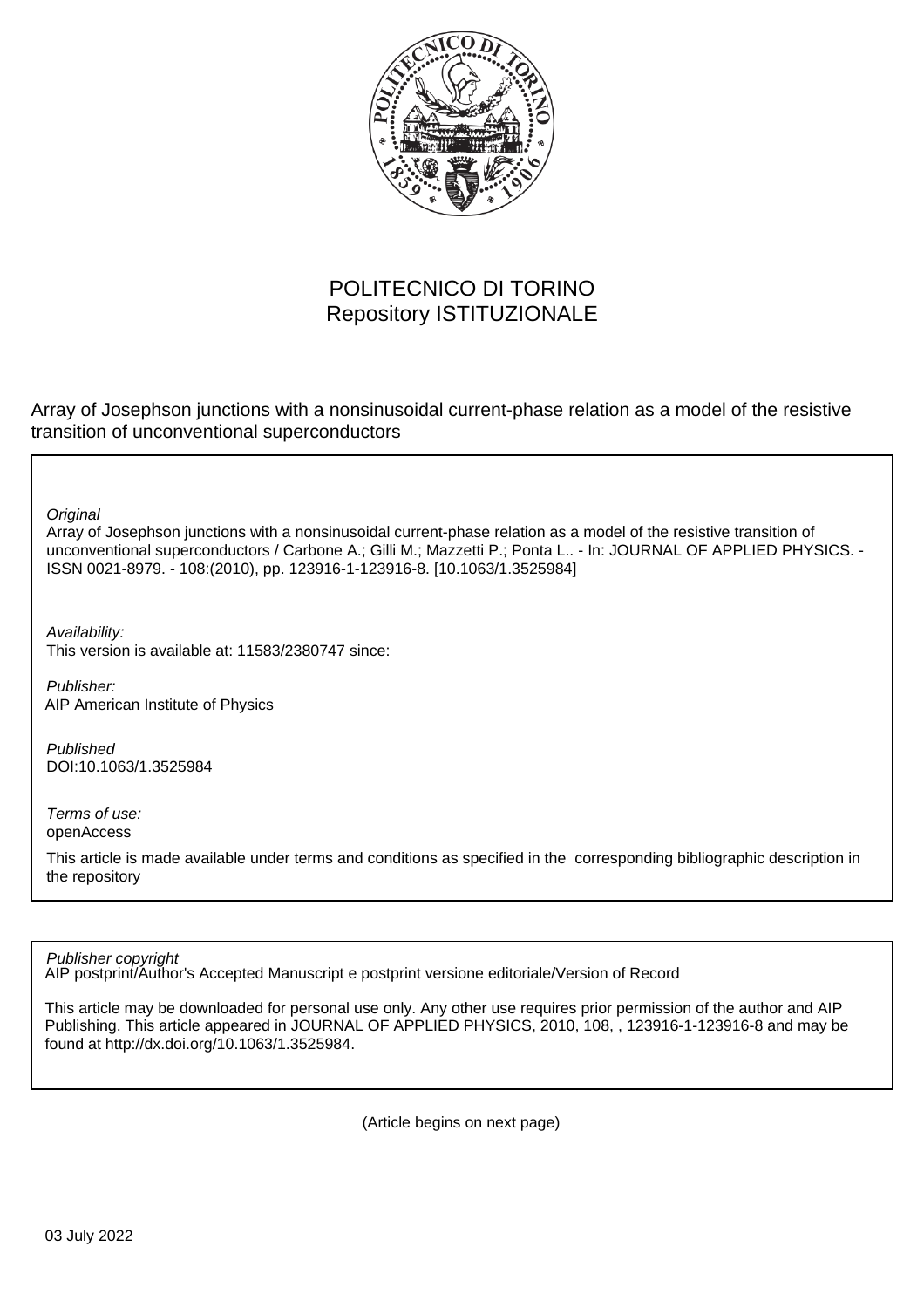# **[Array of Josephson junctions with a nonsinusoidal current-phase relation](http://dx.doi.org/10.1063/1.3525984) [as a model of the resistive transition of unconventional superconductors](http://dx.doi.org/10.1063/1.3525984)**

Anna Carbone,<sup>1,a)</sup> Marco Gilli,<sup>2,b)</sup> Piero Mazzetti,<sup>2,c)</sup> and Linda Ponta<sup>2,d)</sup><br><sup>1</sup>Department of Physics, CNISM, Politecnico di Torino, Corso Duca degli Abruzzi 24, I-10129 Torino, Italy

2 *Department of Electronic Engineering, Politecnico di Torino, Corso Duca degli Abruzzi 24, 10129 Torino, Italy*

(Received 30 June 2010; accepted 12 November 2010; published online 29 December 2010)

An array of resistively and capacitively shunted Josephson junctions with nonsinusoidal current-phase relation is considered for modeling the transition in high- $T_c$  superconductors. The emergence of higher harmonics, besides the simple sinusoid  $I_c$  sin  $\phi$ , is expected for dominant *d*-wave symmetry of the Cooper pairs, random distribution of potential drops, dirty grains, or nonstationary conditions. We show that additional cosine and sine terms act, respectively, by modulating the global resistance and by changing the Josephson coupling of the mixed superconductive-normal states. First, the approach is applied to simulate the transition in disordered granular superconductors with the weak-links characterized by nonsinusoidal current-phase relation. In granular superconductors, the emergence of higher-order harmonics affects the slope of the transition. Then, arrays of intrinsic Josephson junctions, naturally formed by the  $CuO<sub>2</sub>$  planes in cuprates, are considered. The critical temperature suppression, observed at values of hole doping close to  $p=1/8$ , is investigated. Such suppression, related to the sign change and modulation of the Josephson coupling across the array, is quantified in terms of the intensities of the first and second sinusoids of the current-phase relation. Applications are envisaged for the design and control of quantum devices based on stacks of intrinsic Josephson junctions. © *2010 American Institute of Physics*. [doi[:10.1063/1.3525984](http://dx.doi.org/10.1063/1.3525984)]

### **I. INTRODUCTION**

Arrays of Josephson junctions are under intensive investigation for potential implementation as quantum bits and for modeling several phenomena in superconductive films.<sup>1–11</sup> In particular, the resistive transition has been described by means of resistively and capacitively shunted Josephson junctions arrays  $(RCSJ)$ .<sup>12–16</sup> In the conventional RCSJ model, the Josephson current is the simple sinusoid  $I_S(\phi)$  $= I_c \sin \phi$ , where  $I_c$  is the critical current and  $\phi = \theta_2 - \theta_1$  the phase difference of the superconductor order parameters  $\Delta_1 \exp(i\theta_1)$  and  $\Delta_2 \exp(i\theta_2)$ . Sign and magnitude of  $I_c$  are affected by the gap function symmetry and relative orientation of the superconductor electrodes. For conventional phase-coherent pairing with *s*-wave symmetry and  $\Delta_1 = \Delta_2$  $=\Delta$ , the critical current is given by the Ambegaokar–Baratoff expression  $I_c = \pi \Delta^2 / 2eR_o \tanh(\Delta/2kT)$ , with  $R_o$  the normalstate resistance.<sup>17</sup> For unconventional high- $T_c$  superconductors, the internal structure of Cooper pairs most likely agrees with predominant *d*-wave symmetry that might originate deviations in the superconductive and normal branches of the current-voltage characteristics. Moreover, ferromagnetic impurities, grain boundaries, interfaces, vortex cores, impurities and far-from equilibrium conditions may cause the onset of higher harmonics.<sup>18–40</sup> The current-phase relation is given by:

$$
I_S(\phi) \propto \int_{-\infty}^{+\infty} [1 - 2f(E)] \text{Im}[I_E(\phi)] dE, \qquad (1)
$$

with  $f(E)$  the electron energy distribution and  $\text{Im}[I_E(\phi)]$  the spectral current, which depend on material, geometry and nonequilibrium conditions. Equation  $(1)$  can be written as an *n*-order Fourier series<sup>41-43</sup>

$$
I_{\rm S}(\phi) = \sum_{n \ge 1} \left[ \tilde{I}_n \sin(n\phi) + \tilde{J}_n \cos(n\phi) \right]. \tag{2}
$$

When the sum is restricted to  $n=1$ ,  $\tilde{I}_n \sin(n\phi)$  reduces to the familiar sinusoidal Josephson current  $I_c$  sin  $\phi$ .  $\tilde{J}_n \cos(n\phi)$  is the quasiparticle-pair-interference current, vanishing when the pair-symmetry is not broken. For *s*-wave superconductors and  $n=1$ ,  $\tilde{I}_n$  shows a logarithmic divergence at *V*  $= 2\Delta/e$ , whereas  $\tilde{J}_n$  is zero for  $V < 2\Delta/e$  with a discontinuity at  $V=2\Delta/e$  both in normal (0) and ferromagnetic  $(\pi)$ junctions. $37,44-47$  It has been established that higher harmonics are important in cuprates. At the same time, nonmonotonic temperature dependence of Josephson current also appears in d-wave system.  $23,43,48,49$  For unconventional superconductors with prevalent *d*-wave pairing, the harmonic  $\sin 2\phi$  is critically enhanced by the presence of midgap Andreev resonant state<sup>50,51</sup> and can even dominate over sin  $\phi$ , as found in. $22,23,52-54$  Deviations from the sinusoidal shape can be more easily observed at temperatures below  $T_c$  because, in general, these effects are of the second order. Nonetheless, in the vicinity of  $T_c$ , they have been observed in normal-metal weak-links, as a consequence of the depairing either by proximity effect by supercurrent or in long junc-

a)Electronic mail: anna.carbone@polito.it.

b Electronic mail: marco.gilli@polito.it.

c Electronic mail: piero.mazzetti@polito.it.

d Electronic mail: linda.ponta@polito.it.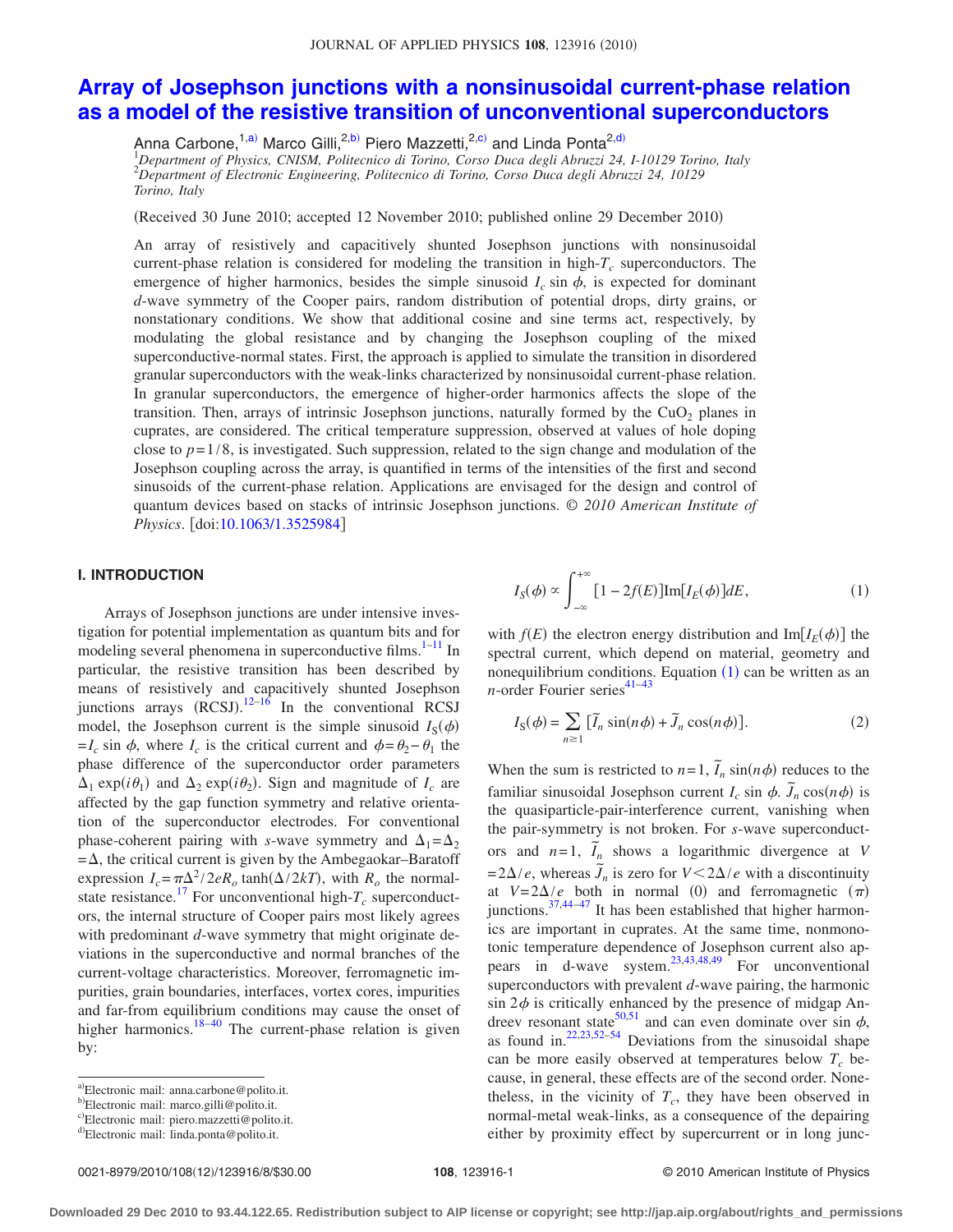tions or in nonequilibrium conditions.<sup>41</sup> Spin-singlet/spintriplet superconductor $55,56$  and superconductor/ferromagnet hybrid structures have triggered considerable interest in recent years for their potential spintronics applications as they allow for tuning the critical current via the electron spin. If the metal between conventional superconductors is magnetic, the symmetry is broken and the current takes the more general form:  $I_s = I_0 \sin(\phi + \phi_0)$ . The phase-shift  $\phi_0$  is proportional to the magnetic moment perpendicular to the potential of the spin-orbit coupling.57–60

In this work, a model of the superconductive-resistive transition based on a network of resistively and capacitively shunted nonsinusoidal Josephson junctions is considered. Such a network could be relevant when the overall and concurring effects of above described phenomena should be taken into account. The ultimate scope being the consistent description of several experimental evidences, that cannot be accounted for by the simple sinusoidal coupling. The appropriateness of the resistively-capacitively picture in the presence of the nonsinusoidal current-phase relies on the occurrence of the macroscopic quantum tunneling in high- $T_c$ materials with *d*-wave symmetry, whose experimental evidence has been reported only very recently. $61-63$ 

Arrays of weak-links in polycrystalline superconductors and intrinsic Josephson junctions in cuprates are considered as prominent examples.

In polycrystalline superconductors in the vicinity of the transition, nonequilibrium effects make the relevant properties of the weak-links spatially and temporally dependent on the external drive.<sup>16,29–33</sup> Hence, when a polycrystalline superconductor undergoes the transition, the onset of higher harmonics may occur according to the local voltage, geometry and chemistry of the grains. The pair-interference current  $\tilde{J}_n \cos(n\phi)$  emerges when the pair-symmetry is broken and comes into play when the junctions are partly dissipative. Therefore, the role of  $\tilde{J}_n \cos(n\phi)$  may become relevant in the mixed state close to  $T_c$ , for current  $I \sim I_c$  and voltage  $0 < V < V_c$ .

Intrinsic Josephson junctions are naturally formed in cuprates and correspond to pairs of  $CuO<sub>2</sub>$  planes, separated by insulating layers. Such arrays have become attractive for quantum computation. $61,62$  Higher harmonics alter the profile of the tilted washboard potential and, thus, the sequence of tunneling and dissipation processes determining the quantum device operation. Furthermore, arrays of intrinsic Josephson junctions biased in the resistive state where the Josephson current oscillates are being deployed as terahertz emitters. $64,65$  Upon decreasing the bias from the fully resistive state, the emission power increases as the Josephson frequency resonates with the cavity. With further voltage decreasing, some junctions may fall into the superconducting state, thus increasing voltage on the other junctions and, ultimately, switching off the radiation. Fine tuning and control of such intertwined oscillating-dissipative processes is crucial for the correct operation of the emitter.

The critical temperature anomalies, observed when the  $p$ -doping of the CuO<sub>2</sub> planes is varied, are quantified. Such anomalies have been related to the emergence of a striped



FIG. 1. (Color online) (a) Two-dimensional Josephson junction array representing a granular superconductor. Circles represent superconducting grains. Crosses represent weak-links between grains. The bias current  $I<sub>b</sub>$  is injected to the left electrode and collected from the right electrode. (b) Equivalent circuit of the weak-link between the grains  $i$  and  $j$ . The linear resistor  $R_{ij}$ , the linear capacitor  $C_{ij}$ , the nonlinear inductor  $L_{n,ij}$  and memristor  $M_{n,ij}$  are connected in parallel. The current  $I_{ij}$  flows from grain *i* to grain *j*.  $V_{ij}$  is the voltage drop across the weak-link.

high- $T_c$  phase, with spatially modulated superconducting order, depending on the doping level *p*. An effective higherorder Josephson coupling varying as a cosine function of twice the difference of the superconducting phases on adjacent planes has been demonstrated. Several concomitant evidences of antiphase ordering in cuprates, besides the strong suppression of  $T_c$ , have been reported.<sup>66–70</sup> The  $T_c$  suppression will be modeled by using the nonsinusoidal Josephson junctions with the ratio of the second to first harmonics depending on the doping level *p*. We remark that an array of junctions with simple sinusoidal current-phase, while correctly describes homogeneous low- $T_c$  superconductors characterized by uniform positive Josephson coupling, seems quite inadequate for the complex phenomenology of strongly correlated high- $T_c$  cuprates.

#### **II. NONSINUSOIDAL RCSJ MODEL**

A two-dimensional array of Josephson junctions is sketched in Fig.  $1(a)$ . The bias current  $I_b$  is injected to the left electrode and collected from the right electrode. Circles represent superconducting grains connected by weak-links (crosses). According to the RCSJ model, the current  $I_{ij}$  flowing through each junction is:

$$
I_{ij} = C_{ij} \frac{dV_{ij}}{dt} + \frac{V_{ij}}{R} + I_{S,ij}(\phi_{ij}) + \delta I_{L,ij}.
$$
 (3)

where  $C_{ij}$  and  $R_{ij}$  are the shunt capacitance and resistance between grains *i* and *j*,  $I_{S,ij}(\phi_{ij})$  is the Josephson current,  $\delta I_{L,ij}$  is the Langevin fluctuation source. The voltage drop across the junction is given by:

$$
V_{ij} = V_i - V_j = \frac{\hbar}{2e} \frac{d\phi_{ij}}{dt},\tag{4}
$$

with  $\phi_{ij}$  the phase difference of the order parameters in the grains *i* and *j*. In the usual RCSJ model,  $I_{S,ij}(\phi_{ij})$  is a simple sinusoid, whereas in the present work the nonsinusoidal form given by Eq.  $(2)$  is considered. Therefore, the current  $I_{ij}$ flowing through each junction connecting the grains *i* and *j* writes as: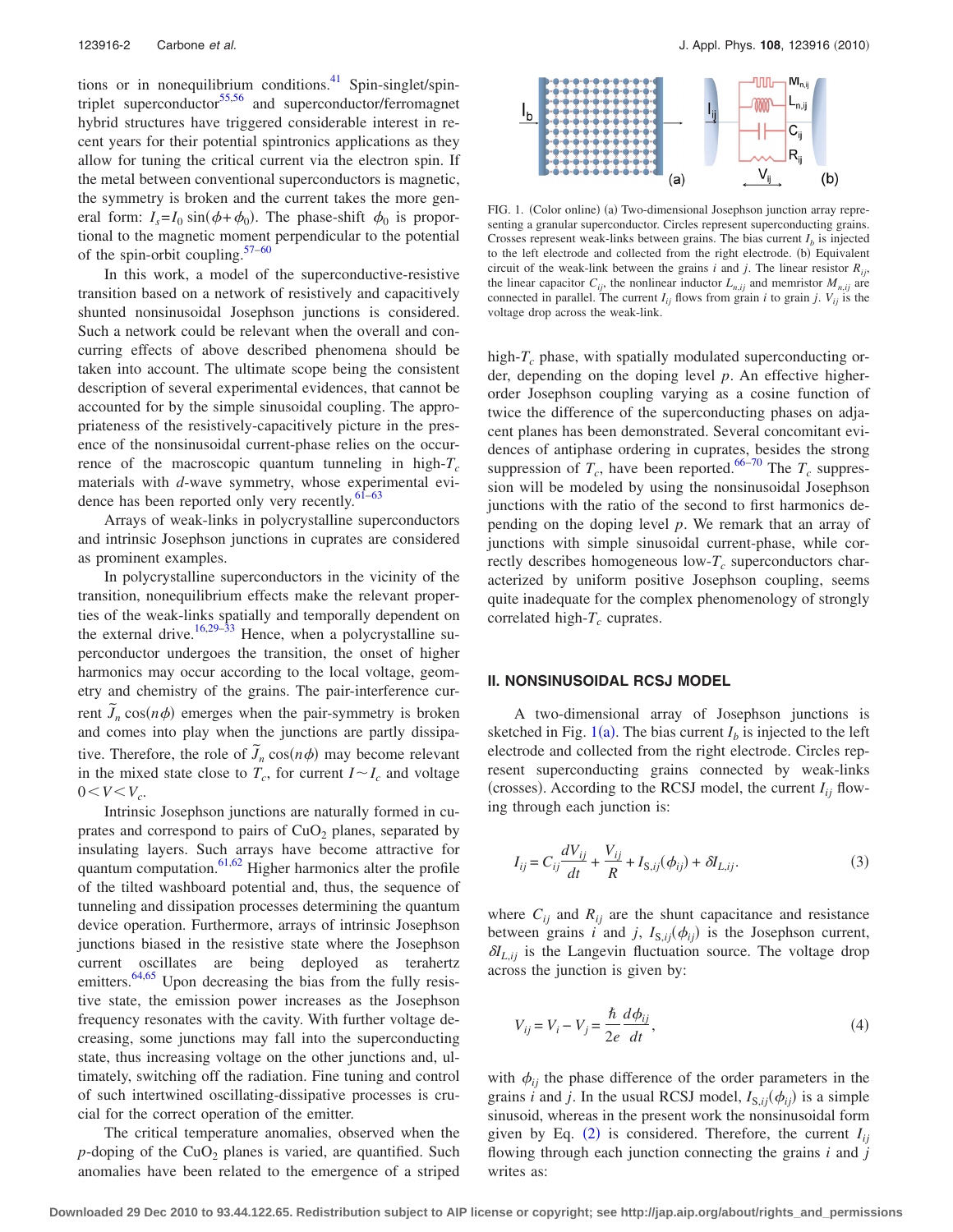

FIG. 2. (Color online) Josephson junction characteristics of a weak-link with current-phase relation (a)  $I_s(\phi) = I_c \sin(\phi)$ ; (b)  $I_s(\phi) = \tilde{I}_1 \sin(\phi) + \tilde{J}_1 \cos(\phi)$  with  $\tilde{I}_1$  = 1 mA and  $\tilde{J}_1$  = 0.5 mA; (c)  $I_S(\phi) = \tilde{I}_1 \sin(\phi) + \tilde{I}_2 \sin(2\phi)$  with  $\tilde{I}_1$  = 1 mA and  $\tilde{I}_2$  = 0.5 mA. The generalized Stewart–McCumber parameter is  $\beta_c^* = 45$ .

$$
I_{ij} = C_{ij} \frac{dV_{ij}}{dt} + \frac{V_{ij}}{R_{ij}} + \sum_{n \ge 1} \left[ \tilde{I}_{n,ij} \sin(n\phi_{ij}) + \tilde{J}_{n,ij} \cos(n\phi_{ij}) \right] + \delta I_{L,ij}.
$$
\n(5)

 $I_{ij}$  is given by the sum of the following contributions: the charging current through the shunt capacitance  $C_{ij}$ , the Ohmic current through the shunt resistance *Rij*, the *n* Josephson current sources  $\tilde{I}_{n,ij}$  sin( $n\phi_{ij}$ ) and  $\tilde{J}_{n,ij}$  cos( $n\phi_{ij}$ ) and the Langevin current.

It is worth noting that for  $n=1$ ,  $\tilde{I}_{1,ij}$  sin  $\phi_{ij}$  is the familiar sinusoidal Josephson current  $I_{c,ij}$  sin  $\phi_{ij}$ , whereas  $\tilde{J}_{1,ij}$  cos $(n\phi_{ij})$  with  $\tilde{J}_{1,ij} \propto V_{ij}/R_{ij}$  corresponds to the voltage *Vij* times a phase-dependent conductance term  $1/R_{ij}\cos(\phi_{ij})$ .<sup>17,44–46</sup> Therefore, Eq. (5) can be rewritten as:

$$
I_{ij} = C_{ij} \frac{\hbar}{2e} \frac{d\phi_{ij}}{dt} + \frac{1}{R_{ij}} \frac{\hbar}{2e} \frac{d\phi_{ij}}{dt} \cos \phi_{ij} + I_{c,ij} \sin \phi_{ij} + \delta I_{L,ij},
$$
\n(6)

where Eq.  $(4)$  has been used. The second term on the right hand side of Eq. (6) is commonly called the *interference current*.

The equivalent circuit of a junction obeying Eq.  $(5)$  is shown in Fig.  $1(b)$ . It corresponds to the parallel of a linear capacitor  $C_{ij}$ , a linear resistor  $R_{ij}$ , a parallel of *n* inductors *L<sub>n,ij</sub>* [related to the  $\tilde{I}_{n,ij}$  sin( $n\phi_{ij}$ ) terms] and a parallel of *n* memristors  $M_{n,ij}$  related to the  $\tilde{J}_{n,ij} \cos(n\phi_{ij})$  terms (we use the notation memristor after $\binom{1}{1}$ .

Equation  $(5)$  can be written more compactly as:

$$
I_{ij} = C_{ij} \frac{dV_{ij}}{dt} + \frac{V_{ij}}{R} + \sum_{n \ge 1} I_{c,n,ij} \sin(n\phi_{ij} + \phi_{o,n,ij}) + \delta I_{L,ij},
$$
\n(7)

with:

$$
I_{c,n,ij} = \sqrt{\overline{I_{n,ij}^2 + \overline{J_{n,ij}^2}}},\tag{8}
$$

and:

$$
\phi_{o,n,ij} = \arctan\left(\frac{\widetilde{J}_{n,ij}}{\widetilde{I}_{n,ij}}\right).
$$
\n(9)

Conventional Josephson junctions are usually classified in terms of the Stewart–McCumber parameter  $\beta_c = \tau_{RC}/\tau_J$ with  $\tau_{RC} = RC$  and  $\tau_J = \Phi_o / 2\pi I_c R_o$ , as overdamped  $(\beta_c \ll 1)$ , general ( $\beta_c \approx 1$ ) and underdamped ( $\beta_c \gg 1$ ). For the nonsinusoidal junction described by Eq.  $(7)$ , the definition of the Stewart–McCumber parameter can be generalized as follows:

$$
\beta_c^* = \frac{\tau_{\rm RC}}{\tau_{\rm J}^*},\tag{10}
$$

with

$$
\tau_{\mathbf{j}}^* = \frac{\Phi_o}{2\pi \Sigma_n I_{c,n,i\mathbf{j}} R_o}.\tag{11}
$$

Equation  $(7)$  can be numerically solved for an arbitrary number *n* of harmonics. Nonetheless, we will restrict our discussion to the following two cases relevant for the applications:

$$
I_{\mathcal{S},ij}(\phi_{ij}) = \widetilde{I}_{1,ij} \sin(\phi_{ij}) + \widetilde{J}_{1,ij} \cos(\phi_{ij}),
$$
\n(12)

and

$$
I_{\mathbf{S},ij}(\phi_{ij}) = \widetilde{I}_{1,ij} \sin(\phi_{ij}) + \widetilde{I}_{2,ij} \sin(2\phi_{ij}).
$$
 (13)

The scheme of the current-voltage characteristics of an underdamped  $(\beta_c^* \geq 1)$  Josephson junction obtained by solving Eq.  $(7)$  is shown in Fig. 2. In particular, Fig.  $2(a)$  refers to the simple sinusoid, Fig. 2(b) refers to  $I_{S,ij}(\phi_{ij})$  given by Eq. (12) and Fig. 2(c) refers to  $I_{S,ij}(\phi_{ij})$  given by Eq. (13). The intermediate states are characterized by voltage drops in the range  $0 < V_{ij} < V_{c,ij}$  and current  $I_{ij} = I_{c,n,ij}$ . Upon current (voltage) decrease starting from the normal state, the behavior is always resistive, implying that the system reaches the superconductive ground state without exploring the intermediate states. For overdamped junctions  $(\overline{\beta}_c^* \le 1)$ , the intermediate states are characterized by voltage drop and current, respectively, in the range  $0 < V_{ij} < 2V_{c,ij}$  and  $I_{c,n,ij} < I_{ij}$  $I_{c,n,i}$ [2 $V_{c,i}$ ]. Upon increasing and decreasing the external drive, the current-voltage behavior is the same, hence no hysteresis is observed. In the general case  $(\beta_c^* \approx 1)$ , the *I* −*V* curve is partly hysteretic. Upon increasing the external drive, the intermediate states are characterized by a voltage

**Downloaded 29 Dec 2010 to 93.44.122.65. Redistribution subject to AIP license or copyright; see http://jap.aip.org/about/rights\_and\_permissions**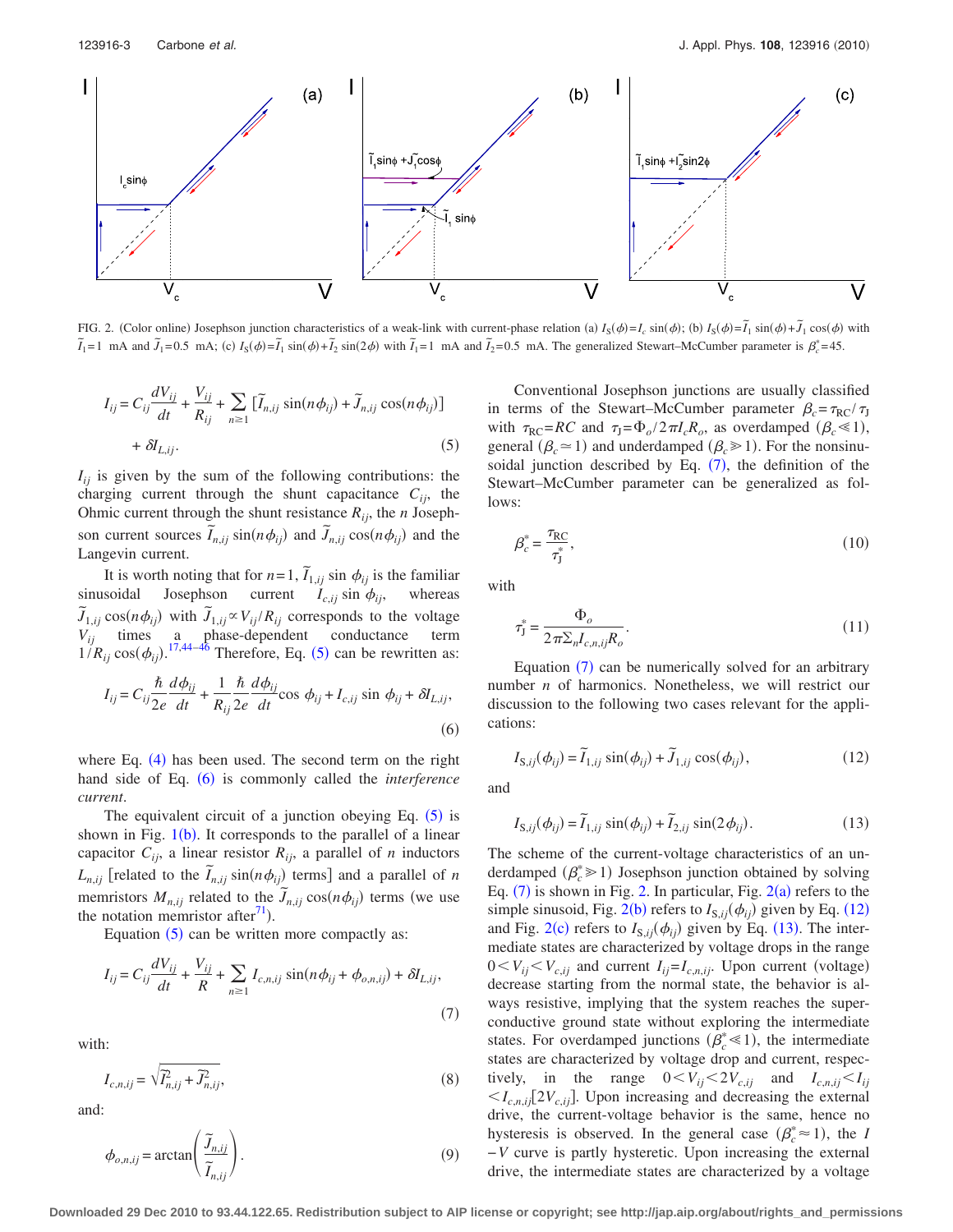drop in the range  $0 < V_{ij} < V_{c,ij}$  and current equal to  $I_{c,n,ij}$ . As the external drive decreases, the backward current lies slightly below the forward current. It is worthy of remarks that the capacitive effect is reduced with the nonsinusoidal current phase relation in comparison to the simple sinusoidal case.

As a final remark, we note that since the simulations are addressed at modeling the zero-frequency (time-asymptotic) response of a macroscopic array, the Langevin term does not affect the results and thus in the simulations the term  $\delta I_{L,ij}$ can be set to zero. Nonetheless, we stress that the term  $\delta I_{L,ij}$ has profound conceptual implications related to the microscopic random dissipation/tunneling events and the onset of decoherence according to the Caldeira–Leggett picture. The term  $\delta I_{L,ij}$  plays a major role in the evaluation of current noise power spectra shape and amplitude.<sup>1</sup>

## **A. Resistive transition in granular superconductors**

The resistive transition is modeled by using a disordered network of weak-links with nonsinusoidal current-phase relation. The network is routinely solved by a system of Kirchhoff equations by using Eqs.  $(2)$  and  $(7)$  in the temperature range just below  $T_c$ . The network is biased by constant current  $I<sub>b</sub>$ . The following conditions will be used for the simulation:

- (1) The superconductive ground state of each weak link is characterized by current  $I_{ij}$  <  $\min\{I_{c,n,ij}\}=I_{c,min}$  and  $V_{ij}$  $= 0$ . The symmetry is not broken, thus  $\tilde{J}_{n,ij}$  vanishes. The conductance of the weak-links in the superconductive state is taken  $G \geq e^2 / \hbar [\Omega^{-1}]$ , i.e., *G* is much greater than the quantum conductance  $e^2/\hbar$ . This condition guarantees the existence of the superconductive ground state.
- (2) The intermediate states correspond to the coexistence of superconducting and normal domains. According to the two-fluid model, unpaired electrons coexist with paired electrons in the region of temperature close to  $T_c$ , respectively, with densities:

$$
n_{\rm N}(T) = n_o \left(\frac{T}{T_c}\right)^4,\tag{14}
$$

$$
n_{\rm S}(T) = \frac{n_o}{2} \left[ 1 - \left(\frac{T}{T_c}\right)^4 \right],\tag{15}
$$

where  $n<sub>o</sub>$  is the total density of normal electrons. The fraction  $n<sub>S</sub>$  of superelectrons is characterized by critical current  $I_{c,n,j} = \tilde{I}_{n,j}$ . Conversely, the fraction  $n_N$  of normal electrons has a finite value of  $\tilde{J}_{n,ij}$  and, thus, from Eq.  $(7)$ , is characterized by critical current  $I_{c,n,ij}$  $= \sqrt{\overline{I}_{n,ij}^2 + \overline{J}_{n,ij}^2}$ . The condition  $\overline{I}_{n,ij} < I_{ij} < \sqrt{\overline{I}_{n,ij}^2 + \overline{J}_{n,ij}^2}$  holds in the intermediate state. The conductance of the weaklinks in the intermediate states varies between *G* and  $G<sub>o</sub>=1/R<sub>o</sub>$ , as a function of temperature, according to the relative fraction of super to normal electrons.

(3) The normal state is achieved when the voltage  $V_{ij}$  across

the junction exceeds  $V_{c_{ij}}$ . The conductance of the weaklinks is  $G<sub>o</sub>=1/R<sub>o</sub>$ . The current  $I<sub>ij</sub>$  flowing through each weak-link satisfies:  $I_{ij} > \sqrt{\overline{I}_{n,ij}^2 + \overline{J}_{n,ij}^2}$ .

The superconductor-insulator transition is simulated by solving the system of Kirchhoff equations at varying temperature. The critical currents  $\tilde{I}_{n,ij}$  and  $\tilde{J}_{n,ij}$  are assumed to vary on temperature according to the linearized equations  $\tilde{I}_{n,ij} = \tilde{I}_{o,n,ij} (1 - T/T_c)^{\gamma}$  and  $\tilde{J}_{n,ij} = \tilde{J}_{o,n,ij} (1 - T/T_c)^{\gamma}$ , where  $\tilde{I}_{o,n,ij}$ and  $\tilde{J}_{o,n,ij}$  are the lowest temperature values of  $\tilde{I}_{n,ij}$  and  $\tilde{J}_{n,ij}$  and  $\tilde{J}_{n,ij}$ and the exponent  $\gamma$  is about 2 for high- $T_c$  superconductors. Hence, the critical current  $I_{c,n,ij}$  depends on temperature according to  $I_{c,n,ij}=I_{c_o,n,ij}(1-T/T_c)$ with  $I_{c_o,n,ij}$  $= \sqrt{\overline{I}_{o,n,ij}^2 + \overline{J}_{o,n,ij}^2}$ . In order to take into account the disorder of the array,  $\tilde{I}_{n,ij}$  and  $\tilde{J}_{n,ij}$  are taken as random variables, distributed according to Gaussian functions with mean values  $\tilde{I}_{o,n}$ and  $\tilde{J}_{o,n}$  and standard deviations  $\Delta \tilde{I}_{o,n} = \Delta \tilde{J}_{o,n}$ .

By effect of the temperature increase and consequent reduction in the critical current, the weak-link with the lowest value of the critical current  $I_{c,n,ij}=I_{c,min}$  switches to the intermediate state and, then, becomes resistive when  $V_{ij}$  $V_c$ . The resistive transition of the first weak-link has the effect to set the value of the voltage drop across the other weak-links in the same layer. The result is the formation of a layer of weak-links either in the resistive or in the intermediate state. As temperature further increases, the critical current  $I_{c,n,ii}$  further decreases. More and more weak-links gradually switch from the superconductive to the intermediate state and then to the resistive state. The term  $\tilde{J}_{n,ij}$  acts by increasing the critical current value of the weak-link in the intermediate state in the layers undergoing the transition. It is worthy to remark that the increase in critical current is relative to the fraction of normal electrons in the mixed states. The onset of  $\tilde{J}_{n,ij}$  cos $(n\phi_{ij})$  is indeed triggered by the elementary resistive transition of the weak-link with the lowest critical current, since it is related to the partly broken pairsymmetry of the weak-links in the intermediate state. It has no effect on the links in the superconductive state, neither on those in the fully resistive state.

Figure 3 shows the curves of the resistive transitions obtained with the current-phase relation  $I_{S,ij}(\phi_{ij})$  $=\tilde{I}_{1,ij} \sin(\phi_{ij}) + \tilde{I}_{2,ij} \sin(2\phi_{ij})$  for a two-dimensional  $30 \times 30$ network. The curves correspond to different values of the term  $\tilde{I}_{2,ij}$ . The values of the critical currents are  $\tilde{I}_{1,ij}=1$  mA and  $\tilde{I}_{2,ij}$  ranging from 0 to 1 mA. The standard deviation of the critical currents is  $\Delta I_{c,n} = 0.3$  mA. The effect due to  $\tilde{I}_{2,ij}$  sin( $2\phi_{ij}$ ) corresponds to a shift in the transition toward higher or lower temperature depending on amplitude. As opposed to  $\tilde{J}_{n,ij}$  cos $(n\phi_{ij})$ , the term  $\tilde{I}_{2,ij}$  sin $(2\phi_{ij})$  acts on the Josephson coupling and thus its effect is higher at the beginning of the transition and decreases as the fraction  $n<sub>S</sub>$  of superelectrons decreases.

Figure 4 shows the curves of the resistive transitions obtained with current-phase relation  $I_{S,ij}(\phi_{ij}) = \tilde{I}_{1,ij} \sin(\phi_{ij})$  $+\tilde{J}_{1,ij}\cos(\phi_{ij})$  for a two-dimensional  $30\times30$  network. The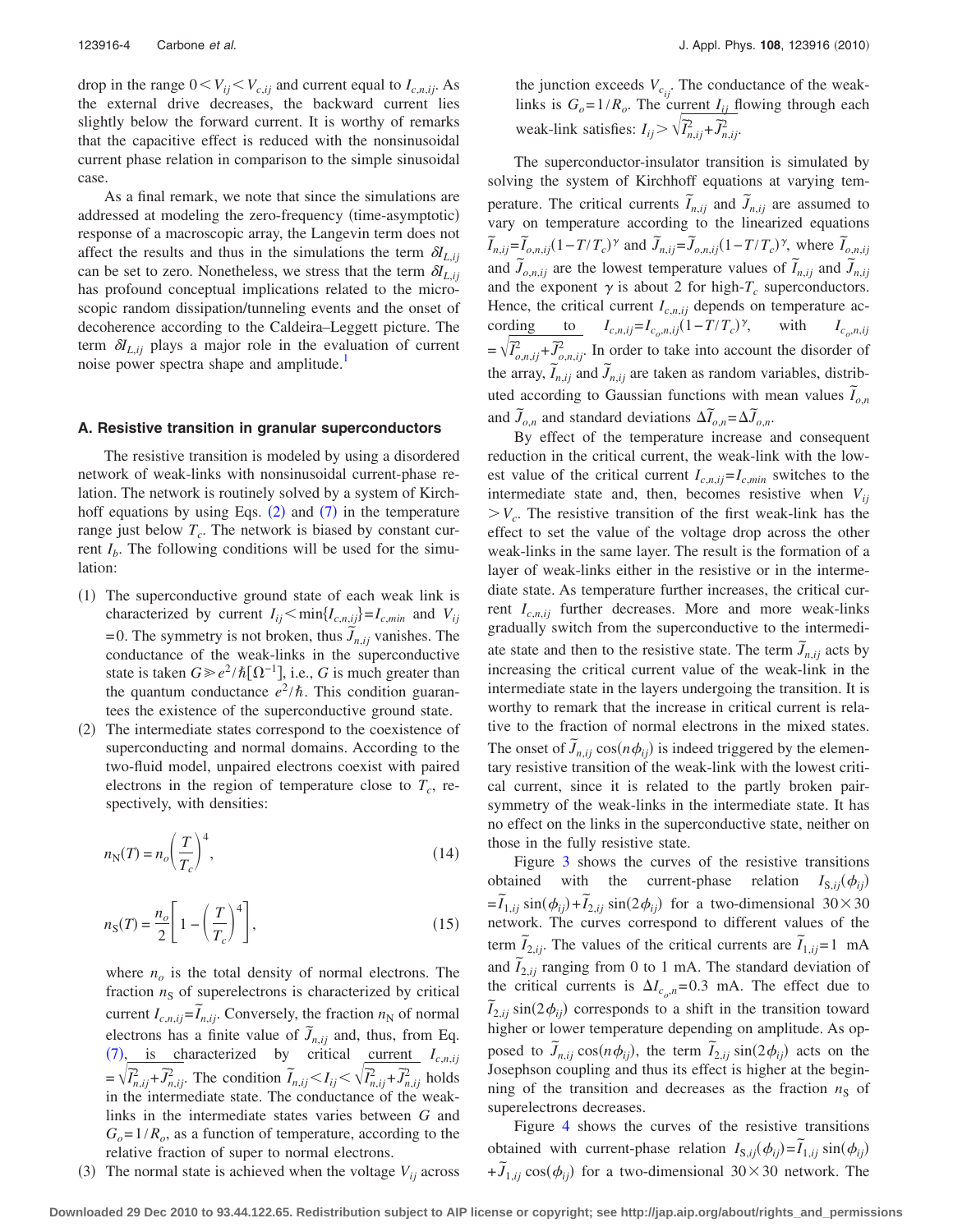

FIG. 3. (Color online) Resistive transition of a two-dimensional network with current-phase relation of the form  $I_{S,ij}(\phi_{ij}) = \tilde{I}_{1,ij} \sin(\phi_{ij})$  $+\tilde{I}_{2,ij}$  sin( $2\phi_{ij}$ ). The average value of the critical current  $\tilde{I}_{1,ij}$  is 1 mA. The curves correspond to different average values of the critical current  $\tilde{I}_{2,ij}$ , namely  $\tilde{I}_{2,ij}=0$  mA,  $\tilde{I}_{2,ij}=0.5$  mA,  $\tilde{I}_{2,ij}=0.75$  mA, and  $\tilde{I}_{2,ij}=1$  mA. The normal resistance  $R_o$  is 1  $\Omega$  equal for all the junctions.

curves correspond to different values of the term  $\tilde{J}_{1,ij}$ . The values of the critical currents are  $\tilde{I}_{1,ij}=1$  mA and  $\tilde{J}_{1,ij}$  ranging from 0 to 1 mA. The standard deviation of the critical currents is  $\Delta I_{o,n}$ =0.3 mA. Initially, the weak-links are in the superconductive state, thus the network resistance is negligible. As temperature increases, the weak-link with the lowest critical current switches to the intermediate state and then to the resistive state with the consequent onset of the term  $\tilde{J}_{n,ij}$  cos $(n\phi_{ij})$  and redistribution of the currents. One can notice that the curves overlap at the beginning of the transition, whereas become more separated when  $T \rightarrow T_c$ , implying that the effect of the term  $\tilde{J}_{n,ij}$  cos $(n\phi_{ij})$  is more relevant as the transition approaches its end. The amplification of the  $\tilde{J}_{n,ij}$  cos $(n\phi_{ij})$  effect, as the resistance increases, means that



FIG. 4. (Color online) Resistive transition of a two-dimensional network with current-phase relation of the form  $I_{S,ij}(\phi_{ij}) = \tilde{I}_{1,ij} \sin(\phi_{ij}) + \tilde{J}_{1,ij} \cos(\phi_{ij}).$ The average value of the critical current  $\tilde{I}_{1,ij}$  is 1 mA. The curves correspond to different average values of the critical current  $\tilde{J}_{1,ij}$ , namely,  $\tilde{J}_{1,ij} = 0$  mA, *J*  $\tilde{J}_{1,ij} = 0.5 \text{ mA}, \tilde{J}_{1,ij} = 0.75 \text{ mA}, \text{ and } \tilde{J}_{1,ij} = 1 \text{ mA}. \text{ The normal resistance } R_o \text{ is }$ 1  $\Omega$  equal for all the junctions. Panels (b) and (c) show the details of the beginning and the end of the transition.

 $\tilde{J}_{n,ij}$  acts as modulation of the resistance. The modulation effect due to  $\tilde{J}_{n,ij}$  can be noted at the level of each elementary transition step. Figures  $4(b)$  and  $4(c)$  show the zoom of the resistance steps corresponding, respectively, to the beginning and to the end of the transition curves in Fig.  $4(a)$ . One can notice that the microscopic deviations from the staircase profile obtained with the simple sinusoidal current-phase relation increase as the global network resistance increases in agreement with the modulating action of the term  $\tilde{J}_{n,ij}$ .

#### **B. Critical temperature anomaly in cuprates**

In the previous section, the approach has been applied to a granular superconductor where the disorder of the material is taken into account by using a suitable probability distribution function of a relevant parameter. In particular, the probability distribution function is a Gaussian with the variance  $\sigma$ accounting for the randomness of the critical currents  $I_c$  over the array. In this section, the approach is implemented to model perfectly ordered single crystals. In the absence of localized and extended defects, the relevant parameters of the arrays of Josephson junction are expected to be deterministic and thus a probability distribution function is not necessary, i.e.,  $\sigma = 0$ .

Specifically, the proposed method will be applied to the intrinsically formed arrays of Josephson junction in single crystal of layered cuprates. The reported simulations are mainly addressed to describe the occurrence of a  $\pi$ -phase shift within the  $CuO<sub>2</sub>$  planes in accordance with the antiphase ordering model put forward by Berg *et al.*<sup>70</sup> to account for many anomalies exhibited by cuprates. The existence of an anti-phase ordering has been experimentally confirmed in Refs. 66–69. The approach presented in this work is particularly suitable to simulate the array of intrinsic Josephson junctions with unconventional current voltage characteristics and the onset of  $\pi$  phase. Thus, the goal is a phenomenological description of the model $^{70}$  and the corresponding simulation of the experimental results presented in Refs. 66–69. In particular, the predictions are compared with the experimental data concerning the  $T_c$  suppression observed in cuprates at varying levels of doping. The doping *p*, i.e., the number of holes per copper atom in the  $CuO<sub>2</sub>$  planes, is a key quantity determining the main properties of high- $T_c$  superconductors, whose typical structure is shown in Fig. 5. A parabolic relationship between superconducting transition temperature  $T_c$ and doping *p* has been envisaged:

$$
1 - \frac{T_c}{T_{c,\text{max}}} = 82.6(p - 0.16)^2.
$$
 (16)

This relation is inaccurate for certain values of the doping and a very pronounced  $T_c$  suppression (as shown in Fig. 6) has been reported in many cuprates. $66-69$  Such a universal suppression of  $T_c$  has been ascribed to the tendency of charge stripe formation, with spatially modulated superconducting order and phase.<sup>70</sup> Evidence of stripe order in cuprates is provided by the enhancement of the anisotropy of resistivity with temperature. The charge dynamics is those of a superconductor in plane at high temperature but the behavior is that of a poor metal in the orthogonal direction. At low tem-

**Downloaded 29 Dec 2010 to 93.44.122.65. Redistribution subject to AIP license or copyright; see http://jap.aip.org/about/rights\_and\_permissions**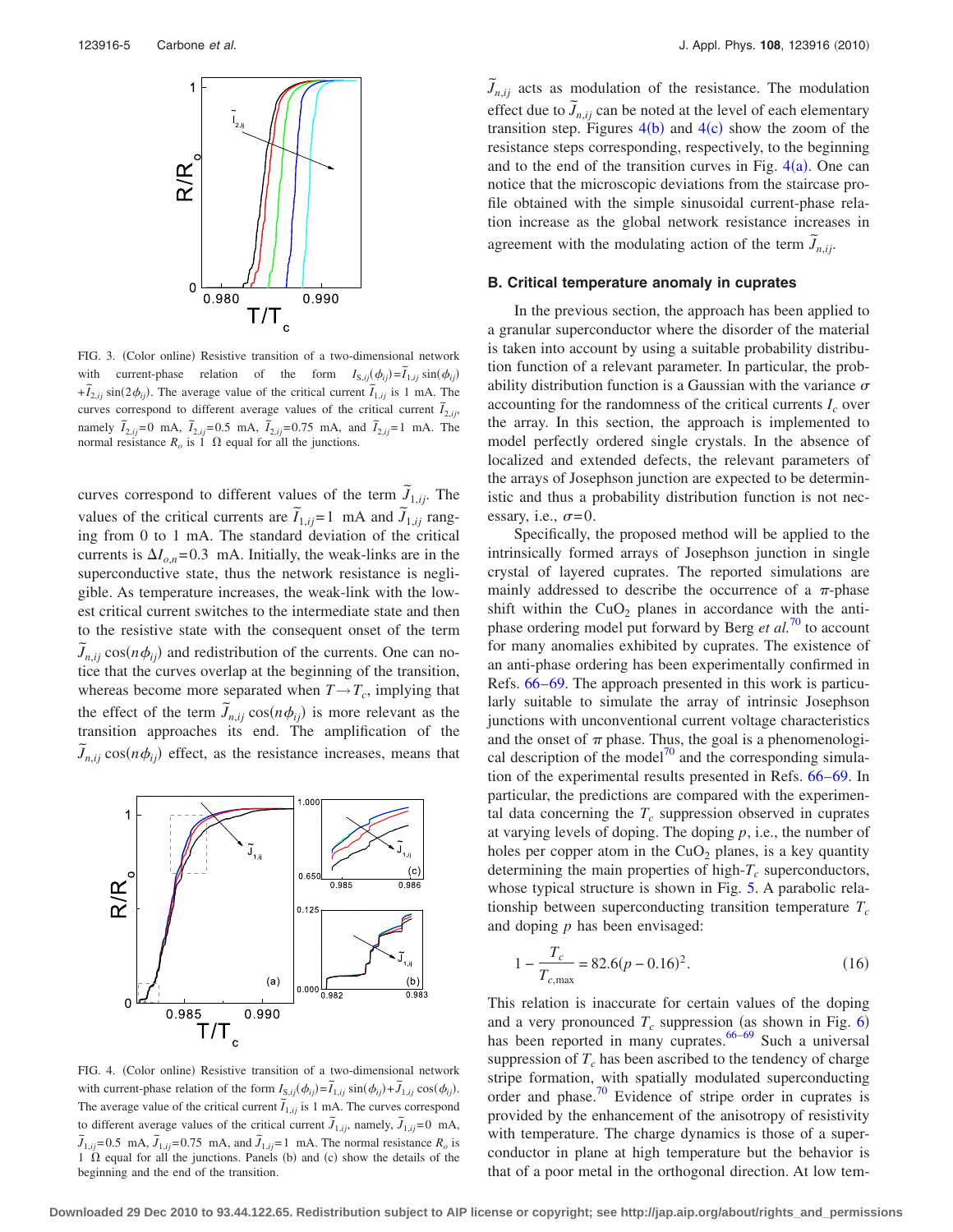

FIG. 5. (Color online) Arrays of intrinsic Josephson junctions are naturally formed in cuprates by the  $CuO<sub>2</sub>$  planes separated by layers of insulating atoms. The hole doping  $p$  of the CuO<sub>2</sub> planes affects transport and thermodynamic properties of cuprates. Several transport anomalies have been observed around  $p=1/8$  that cannot be explained in the framework of a conventional picture of the intrinsic Josephson junctions and have been ascribed to the antiphase ordering across the planes (Refs.  $51-57$ ). The modulation of the phase can be taken into account by using the proposed array of resistively and capacitively nonsinusoidal Josephson junctions.

perature, the effective Josephson coupling is always positive yielding the homogeneous low- $T_c$  superconducting phase, while the striped superconducting phase is found at relatively higher temperature. The scheme describing such phenomenon is given by alternating stripes of superconductor and insulator, forming an array of Josephson junctions. For a *d*-wave superconductor at high temperature, with a strong crystal field coupling which locks the lobes of the pair-wave function along the crystallographic axis, the order parameter may change sign under rotation across the planes. The overall result is an effective higher order Josephson coupling depending on the cosine of twice the difference of the super-



FIG. 6. (Color online) Critical temperature  $T_c$  as a function of the hole doping  $p$ . The ideal parabolic relation is plotted as a reference (solid line). Circles are experimental data obtained on YBCO samples with varying doping level of the CuO<sub>2</sub> planes (Ref. 66). The suppression of  $T_c$  in the range of doping between 0.08 and 0.17 can be observed.

conducting phases on neighboring planes and the dominance of a negative  $sin(2\phi)$  component in the current-phase relation. $\frac{\pi}{2}$ 

Such an array of Josephson junctions, with spatially modulated Josephson coupling, exhibiting anomalous transport and thermodynamics, could not be accounted for by the resistively and capacitively shunted model with simple sinusoidal current-phase relation. Therefore, in the present work, a simulation based on arrays of nonsinusoidal Josephson junctions is put forward. The scope is the estimation of the critical current components yielding the parabolic dependence of  $T_c$  and the suppression observed at doping values close to  $p=1/8$ . The different doping level of the CuO<sub>2</sub> planes is taken into account by varying the critical current, which is related to the number of Cooper pairs in the superconductive phase and thus enhanced/suppressed by the hole doping. Specifically, the variation in the negative component  $\tilde{I}_{2,ij}$  sin( $2\phi_{ij}$ ) dominating over the simple sinusoid is taken into account as the origin of the suppression of the critical temperature. As already stated, the simulations refer to a perfect crystal lattice instead of a granular superconductor, thus the array is perfectly ordered and  $\sigma$  is negligible  $(\sigma=0)$ . Hence, one can expect that the superconductivity is easily suppressed by current perpendicular to the superconducting layers while current flowing parallel to the layers would not destroy the superconducting state of the crystal. In the following, two sets of simulations are performed.

First, the transition is simulated to obtain the ideal parabolic dependence given by Eq.  $(16)$ . The differential Eq.  $(12)$ is solved for nonsinusoidal junctions with  $\tilde{I}_{1,ij}$  and  $\tilde{I}_{2,ij}$  components. The *I*-*V* characteristics of the single junctions is obtained and then implemented to simulate the transition of the whole array as described in the previous sections. The transition curve allows one to deduce the critical temperature by using the relation  $\overline{I}_{n,ij} = \overline{I}_{o,n,ij} (1 - T/T_c)^{\gamma}$ , where the exponent  $\gamma$  is taken equal to 2. In the present work, the critical currents have been varied in the range 0.1–10 mA corresponding to doping level *p* varying between 0.05 and 0.18 and critical temperature varying between 0–95 K according to the data of Refs. 66–69. The critical temperatures and currents obtained from the simulation are shown in Figs.  $7(a)$ and  $7(b)$  (blue squares).

Then, the transition is simulated to obtain the suppression of  $T_c$  with respect to the parabolic dependence. The suppression of  $T_c$  is obtained by a decrease in  $I_{2,ij}$  as a function of the doping level for values ranging from  $p=0.08$  to *p*= 0.17. The critical temperatures and currents obtained from the simulations are shown in Figs.  $7(a)$  and  $7(b)$  (magenta circles).

In the inset of Fig. 7(b) the ratio  $\alpha$  of the second harmonics for the ideal parabola and the real curve with suppression, is plotted. The maximum temperature suppression corresponds to a value of the ratio close to 3.5.

#### **III. CONCLUSIONS**

The nonsinusoidal current-phase relation has been considered in the resistively shunted Josephson junction model for describing the superconductive transition. By solving a

**Downloaded 29 Dec 2010 to 93.44.122.65. Redistribution subject to AIP license or copyright; see http://jap.aip.org/about/rights\_and\_permissions**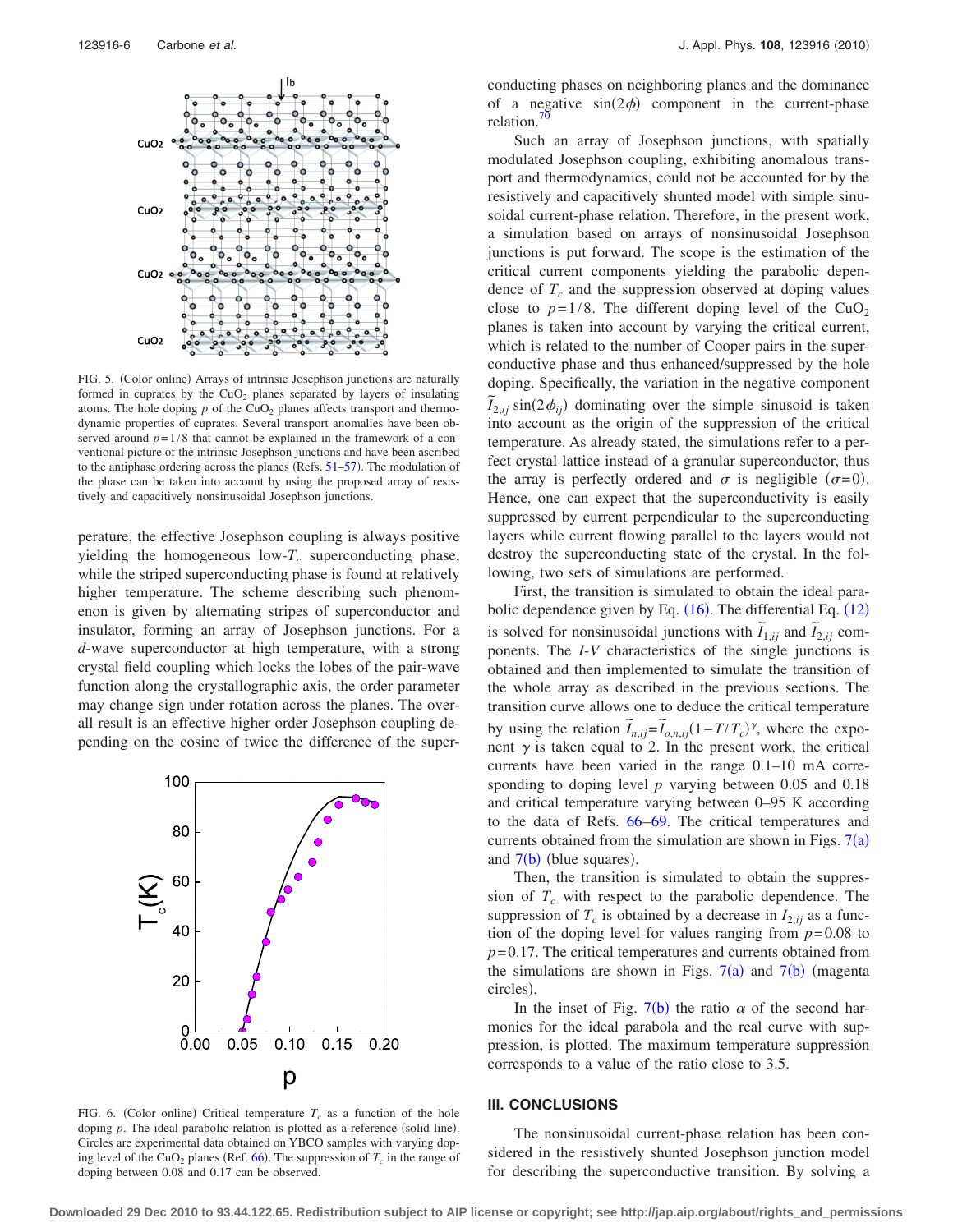

FIG. 7. (Color online) Critical temperature  $T_c$  (a) and currents  $I_c$  (b) as a function of the hole doping *p*. The data are obtained by simulating the network of Josephson junctions with current-phase relation given by  $I_{S,ij}(\phi_{ij}) = \tilde{I}_{1,ij} \sin(\phi_{ij}) + \tilde{I}_{2,ij} \sin(2\phi_{ij})$ . The average critical current of the array takes values in the range 1–10 mA. In order to yield the suppression of *T<sub>c</sub>* as a function of the doping level the component  $\tilde{I}_{2,ij}$  is reduced. In the inset of (b) the ratio  $\alpha$  of the  $\tilde{I}_{2,ij}$  components corresponding to the ideal parabolic behavior and the real curve is plotted.

system of Kirchhoff equations for the array of nonsinusoidal Josephson junctions, it is found that additional cosine and sine terms modify the transition curves by changing resistance and Josephson coupling in the framework of the twofluid model of superconductivity. Higher harmonics, besides the simple sinusoid  $I_c$  sin  $\phi$ , might arise in the vicinity of the transition because of the nonstationary conditions and the random distribution of potential drops and impurities in granular superconductors. The approach has been implemented for characterizing the critical temperature suppression observed in cuprates. In particular, our focus is on the anomalies experimentally observed in cuprates that need to go beyond the simple sinusoidal picture arising from a constant positive Josephson coupling valid for  $low-T_c$  superconductors. The specific example of the  $T_c$  suppression at doping level  $p=1/8$  is described in terms of the ratio of the second

to first sinusoidal components of the current-phase relation. The naturally formed networks of Josephson junctions, due to insulating layers sandwiched between  $CuO<sub>2</sub>$  planes, are strongly affected by the presence of higher-order terms in the current phase relation. Further applications of the present approach can be envisaged to account for the complex phenomenology of high- $T_c$  materials forming arrays of nonsinusoidal Josephson junctions and its implications in novel quantum devices.

#### **ACKNOWLEDGMENTS**

The Istituto Superiore per le Telecomunicazioni M. Boella is gratefully acknowledged for financial support.

- <sup>1</sup>J. Clarke and F. K. Wilhelm, Nature ([London](http://dx.doi.org/10.1038/nature07128)) 453, 1031 (2008).<br><sup>2</sup>C. H. van der Wol. A. C. J. Ter Heer, E. K. Wilhelm, B. N. Sebout.
- ${}^{2}C$ . H. van der Wal, A. C. J. Ter Haar, F. K. Wilhelm, R. N. Schouten, C. J. P. M. Harmans, T. P. Orlando, S. Lloyd, and J. E. Mooij, [Science](http://dx.doi.org/10.1126/science.290.5492.773) **290**, 773  $^{(2000)}_{\text{3H, H1c}}$
- <sup>3</sup>H. Hilgenkamp, Ariando H-J. H. Smilde, D. H. A. Blank, G. Rijnders, H. Rogalla, J. R. Kirtley, and C. C. Tsuei, Nature ([London](http://dx.doi.org/10.1038/nature01442)) 422, 50 (2003).
- <sup>4</sup>V. I. Marconi, *[Phys. Rev. Lett.](http://dx.doi.org/10.1103/PhysRevLett.98.047006)* **98**, 047006 (2007).
- <sup>5</sup>P. Orgiani, C. Aruta, G. Balestrino, D. Born, L. Maritato, P. G. Medaglia, D. Stornaiuolo, F. Tafuri, and A. Tebano, [Phys. Rev. Lett.](http://dx.doi.org/10.1103/PhysRevLett.98.036401) **98**, 036401  $^{(2007)}_{6\text{D}}$
- <sup>o</sup>R. Fazio and H. van der Zant, [Phys. Rep.](http://dx.doi.org/10.1016/S0370-1573(01)00022-9) **355**, 235 (2001).
- <sup>7</sup>A. Zazunov, N. Didier, and F. W. J. Hekking, [EPL](http://dx.doi.org/10.1209/0295-5075/83/47012) **83**, 47012 (2008).<br><sup>8</sup>G. Befeel, E. Domlar, V. Oreg, and D. S. Fisher, Phys. Bay, B. 75, 014
- G. Refael, E. Demler, Y. Oreg, and D. S. Fisher, [Phys. Rev. B](http://dx.doi.org/10.1103/PhysRevB.75.014522) **75**, 014522  $^{(2007)}_{9M}$
- M. V. Fistul, V. M. Vinokur, and T. I. Baturina, [Phys. Rev. Lett.](http://dx.doi.org/10.1103/PhysRevLett.100.086805) **100**, 086805 (2008).
- $^{10}$ Y. M. Shukrinov and F. Mahfouzi, *[Phys. Rev. Lett.](http://dx.doi.org/10.1103/PhysRevLett.98.157001)* **98**, 157001 (2007).
- $11$ I. S. Beloborodov, A. V. Lopatin, V. M. Vinokur, and K. B. Efetov, [Rev.](http://dx.doi.org/10.1103/RevModPhys.79.469) [Mod. Phys.](http://dx.doi.org/10.1103/RevModPhys.79.469) 79, 469 (2007).
- $12$ S. Chakravarty, G. L. Ingold, S. Kivelson, and G. Zimanyi, *[Phys. Rev. B](http://dx.doi.org/10.1103/PhysRevB.37.3283)* **37.** 3283 (1988).
- <sup>13</sup>S. Chakravarty, G. L. Ingold, S. Kivelson, and A. Luther, *[Phys. Rev. Lett.](http://dx.doi.org/10.1103/PhysRevLett.56.2303)* **56**, 2303 (1986).
- <sup>14</sup>D. C. Harris, S. T. Herbert, D. Stroud, and J. C. Garland, *[Phys. Rev. Lett.](http://dx.doi.org/10.1103/PhysRevLett.67.3606)* **67**, 3606 (1991).
- <sup>15</sup>W. Yu and D. Stroud, *[Phys. Rev. B](http://dx.doi.org/10.1103/PhysRevB.46.14005)* 46, 14005 (1992).
- <sup>16</sup>L. Ponta, A. Carbone, M. Gilli, and P. Mazzetti, *[Phys. Rev. B](http://dx.doi.org/10.1103/PhysRevB.79.134513)* **79**, 134513 (2009); [Supercond. Sci. Technol.](http://dx.doi.org/10.1088/0953-2048/24/1/015006) 24, 015006 (
- (2009); Supercond. Sci. Technol. **24**, 015006 (2011).<br><sup>17</sup>B. D. Josephson, [Phys. Lett.](http://dx.doi.org/10.1016/0031-9163(62)91369-0) **1**, 251 (1962); V. Ambegaokar and A. Baratoff, *[Phys. Rev. Lett.](http://dx.doi.org/10.1103/PhysRevLett.10.486)* **10**, 486 (1963). off, Phys. Rev. Lett. **10**, 486 (1963).<br><sup>18</sup>C. C. Tsuei and J. R. Kirtley, [Rev. Mod. Phys.](http://dx.doi.org/10.1103/RevModPhys.72.969) **72**, 969 (
- <sup>18</sup>C. C. Tsuei and J. R. Kirtley, Rev. Mod. Phys. **72**, 969 (2000).<br><sup>19</sup>I. Kosztin and A. J. Leggett, [Phys. Rev. Lett.](http://dx.doi.org/10.1103/PhysRevLett.79.135) **79**, 135 (1997).
- <sup>19</sup>I. Kosztin and A. J. Leggett, Phys. Rev. Lett. **79**, 135 (1997). <sup>20</sup>Q. Han, Y. Chen, and Z. D. Wang, [EPL](http://dx.doi.org/10.1209/0295-5075/82/37007) **82**, 37007 (2008).
- 
- $21A$ . Bussmann-Holder, R. Khasanov, A. Shengelaya, A. Maisuradze, F. La Mattina, H. Keller, and K. A. Mueller, **[EPL](http://dx.doi.org/10.1209/0295-5075/77/27002) 77**, 27002 (2007).
- 22E. Il'ichev, V. Zakosarenko, R. P. J. Ijsselsteijn, H. E. Hoenig, V. Schultze, H. G. Meyer, M. Grajcar, and R. Hlubina, *[Phys. Rev. B](http://dx.doi.org/10.1103/PhysRevB.60.3096)* 60, 3096 (1999).
- $^{23}$ E. Il'ichev, M. Grajcar, R. Hlubina, R. P. J. Ijsselsteijn, H. E. Hoenig, H. G. Meyer, A. Golubov, M. H. S. Amin, A. M. Zagoskin, A. N. Omelyanchouk, and M. Y. Kupriyanov, *[Phys. Rev. Lett.](http://dx.doi.org/10.1103/PhysRevLett.86.5369)* **86**, 5369 (2001).
- $^{24}$ I. I. Mazin, D. J. Singh, M. D. Johannes, and M. H. Du, [Phys. Rev. Lett.](http://dx.doi.org/10.1103/PhysRevLett.101.057003) 101, 057003 (2008).
- <sup>25</sup>K. Kuroki, S. Onari, R. Arita, H. Usui, Y. Tanaka, H. Kontani, and H. Aoki, [New J. Phys.](http://dx.doi.org/10.1088/1367-2630/11/2/025017) 11, 025017 (2009).
- <sup>26</sup>J. Koch and K. Le Hur, *[Phys. Rev. Lett.](http://dx.doi.org/10.1103/PhysRevLett.101.097007)* **101**, 097007 (2008).
- $^{27}$ H. J. Kwon, K. Sengupta, and V. M. Yakovenko, [Eur. Phys. J. B](http://dx.doi.org/10.1140/epjb/e2004-00066-4) 37, 349  $(2003).$
- $^{28}Z$ . G. Ivanov, M. Y. Kupriyanov, K. K. Likharev, S. V. Meriakri, and O. V. Snigirev, Fiz. Nizk. Temp. 7, 560 (1981).
- Snigirev, Fiz. Nizk. Temp. 7, 560 (1981).<br><sup>29</sup>N. Kopnin, *Theory of Nonequilibrium Superconductivity* (Clarendon, Ox-
- ford, 2001).<br> $^{30}E$ . V. Bezuglyi, A. S. Vasenko, V. S. Shumeiko, and G. Wendin, [Phys. Rev.](http://dx.doi.org/10.1103/PhysRevB.72.014501) **[B](http://dx.doi.org/10.1103/PhysRevB.72.014501)** 72, 014501 (2005).
- <sup>31</sup>A. Brinkman, A. A. Golubov, H. Rogalla, F. K. Wilhelm, and M. Y. Kupriyanov, *[Phys. Rev. B](http://dx.doi.org/10.1103/PhysRevB.68.224513)* 68, 224513 (2003).
- Kupriyanov, Phys. Rev. B **68**, 224513 (2003).<br><sup>32</sup>N. Argaman, [Superlattices Microstruct.](http://dx.doi.org/10.1006/spmi.1999.0724) **25**, 861 (1999).